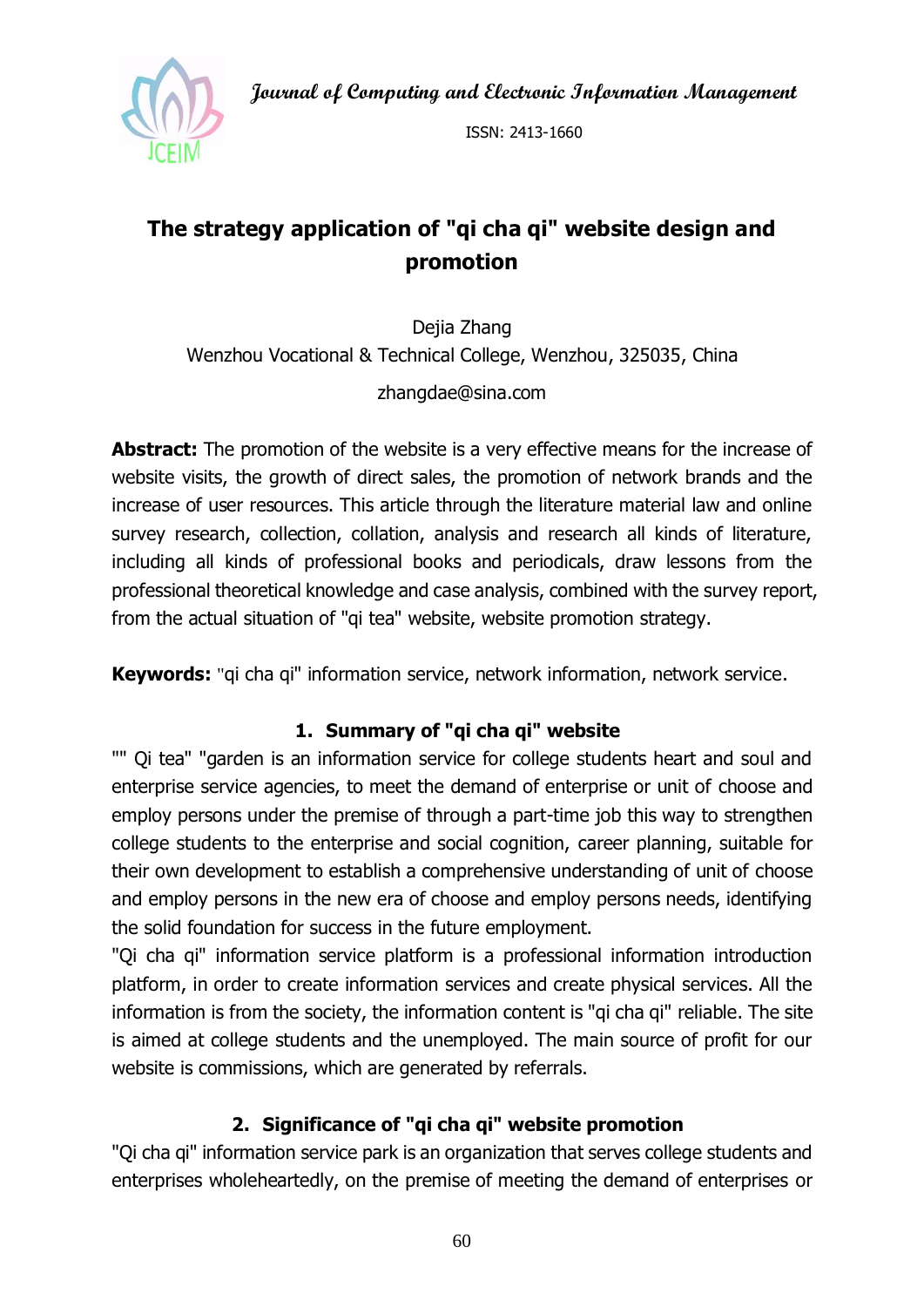units for employment. We use our own promotion to improve the popularity of "qi cha qi" information service park and our brand image.

2.1 Expand the popularity of the website and establish a good image of the website A website just builds, won't give by a lot of people collect suo to, if be collected suo to the likelihood also is more difficult. Therefore, it is very important to improve the popularity of the website and establish a good website image. We use network promotion to increase the popularity of our website, expand the influence of our website, so that more college students (target groups) know about our website. Our website will be promoted through the Internet, showing the advantages of our website, promoting our website and making its customers know about our website. So as to improve the popularity of our website, so that more of its customers to our website knowledge and understanding.

2.2 Reduce the cost of promotion and increase the popularity of the website Qichaqi information service platform is a website founded by college students. College students have little money to invest, so we college students through some Internet promotion to increase the popularity of our website, and this way of promotion is the 21st century network promotion. But we also need to use some as long as human resources do not need a lot of financial means to promote the network. We promote it through the Internet, so that more people can know about our website, so as to increase the popularity of our website.

#### 2.3 Standing market through promotion

Qichaqi information service platform is an intermediary company. Now the society has a lot of intermediary companies, but our intermediary companies are some college students founded intermediary companies. There are a lot of people who don't know about our website, so we promote them to know about us. Through promotion, we let those people know, especially college students know that we are some college students founded by the intermediary. We are not like those intermediary companies in the society to cheat customers. We are the intermediary company that serves them wholeheartedly. Our aim is: as long as we think the road is right, we should not be afraid of the distance. Our company will have some popularity in the market through some promotion. However, our intermediary company can compete with the intermediary company in the market, and we will enter the market. We believe that we will be able to stand the market in the near future.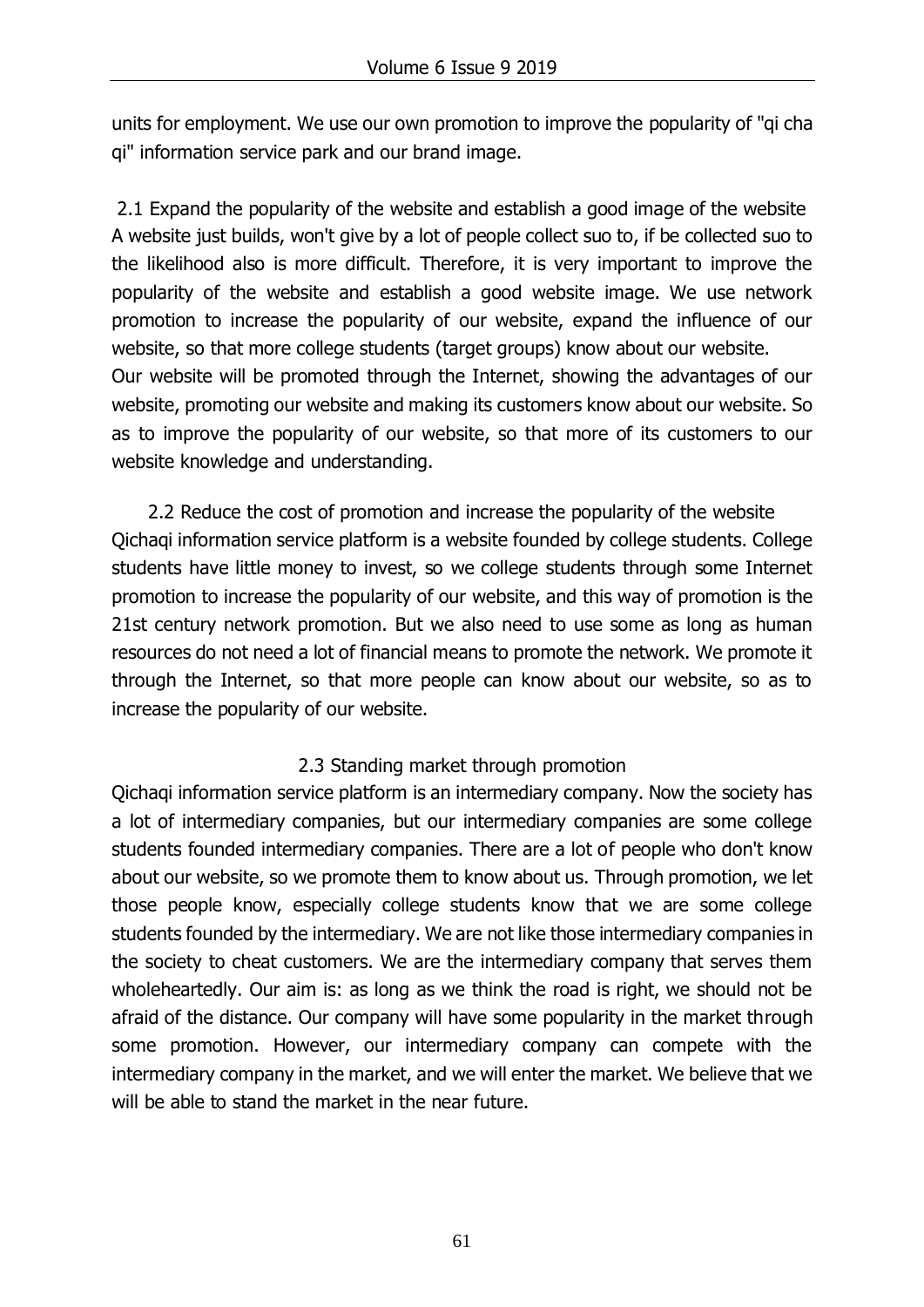## **3. "qi cha qi" website promotion strategy**

#### 3.1 Early promotion of "qi cha qi" website

Website promotion is one of the contents of network promotion, and it is the foundation of network promotion. If the popularity of the website increases, then the traffic to the website will also increase. Network promotion is to a website had the effect of absoluteness, say to use network promotion recently so is crucial to the website. It will affect the development of the whole website.

3.1.1 search engine registration and ranking

Search engine promotion refers to the method of website promotion by using search engine, classified catalogue and other online retrieval information tools. We promote our website by logging into free classifiers, search engine optimization, keyword advertising, keyword bidding ranking, web content positioning advertising, etc. For consumers, using search engines to search for keywords is simple: enter a keyword and the search engine will list the results; Consumers click on links to these results and go to the corresponding website. So, setting up good keyword appears especially important, how to let the consumer can more easily find the "qi tea" website, need to perform site search engine optimization design, to achieve the purpose of the website promotion, website search engine optimization (seo) has a lot of kinds, the use of keywords is an effective method, can also by optimizing the site structure, the web page code and content make the full-text search engine friendly, to improve website natural ranking in the search results.

## 3.1.2 performance optimization

Search Engine Optimization (SEO) is a method of using the Search rules of a Search Engine to improve the ranking of a target site within a Search Engine. Deep understanding is: through SEO such a set of marketing ideas based on search engines, to provide ecological self-marketing solutions for the website, let the website in the industry to occupy the leading position, so as to obtain brand income. Many studies have found that search engine users tend to only pay attention to the first few items in the search results, so many websites hope to influence the ranking of search engines in various ways. Among them depend on the website of each kind of advertisement to make a living especially. By "search engine optimization," I mean to make a website more acceptable to search engines.

# 3.1.3 marketing

"Qi cha qi" information service platform is an information service platform, its start mainly by online college students. So our market is going to be a bit smaller. Our information service platform has just been established with little popularity and reputation. We will send our professional personnel to the market to introduce them. Make them understand our "qi cha qi" information service platform, let them know our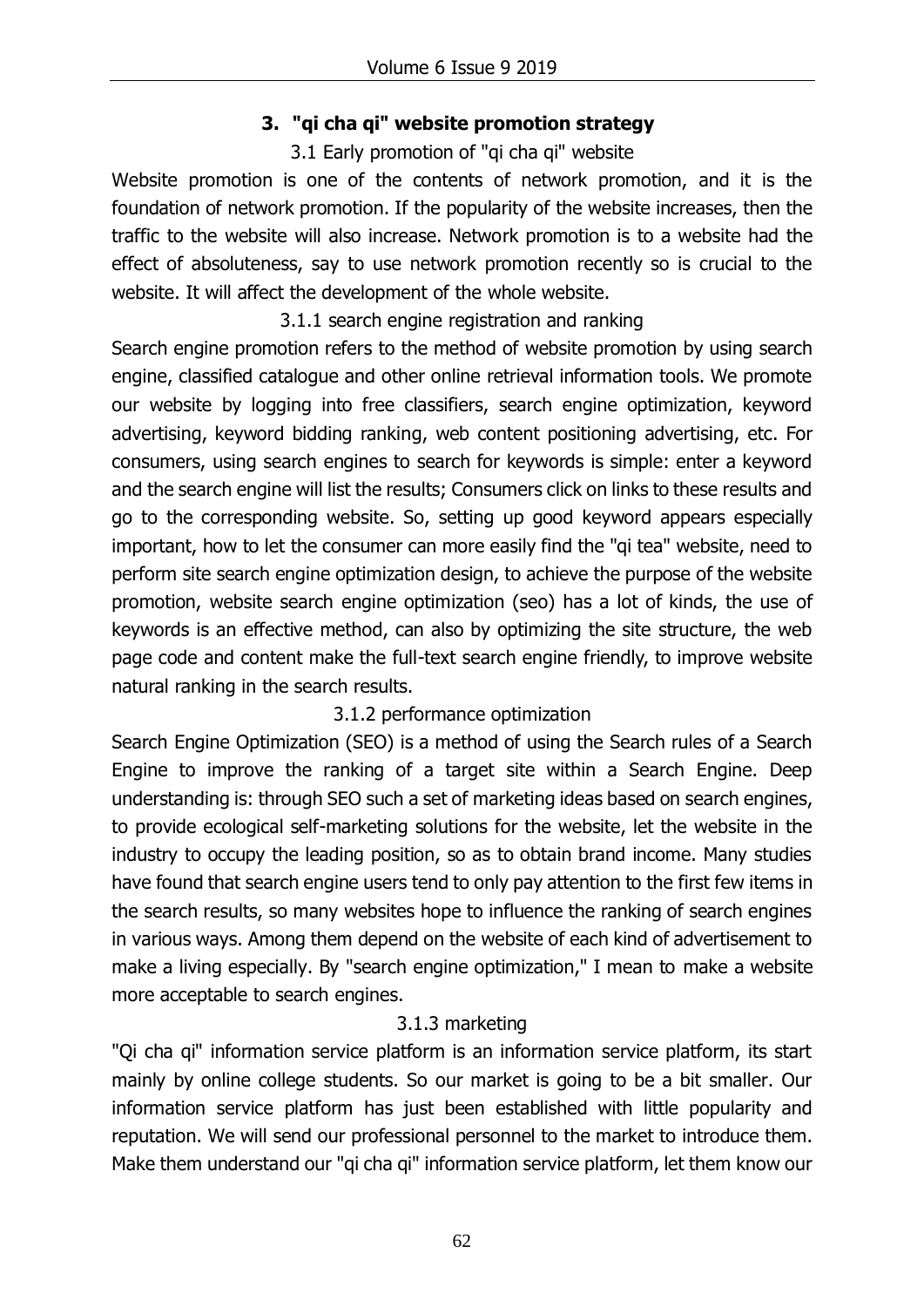"qi cha qi" information service platform is a people-oriented service system. Let them know that all the staff of my service platform are college students. Because only in this way can they believe and understand us, maybe those college students have been cheated by intermediary companies in society. So they are not willing to trust our information service intermediary, such an effect has brought great pressure to our market promotion. However, our marketing personnel should be more important: how to reflect our information service platform is not false and deceptive. We have to show them our integrity, from those who are in college and graduate college students to believe in us, to understand us. Make it the most advertised part of our website. So that our website in a college park with our certain visibility. So those college students will promote our website out. Our service platform will be "active" throughout the campus. Our marketing purpose is: first let those college students to believe in us, and then they will help to promote our "qi cha qi" information service platform through classmates or friends.

#### 3.2 Mid-term promotion of "qi cha qi" website

Suizhou website popularity increase, but there are a lot of people on our website or not understand. In the middle of the site promotion, we also through some software and links and other methods. Send our website to their personal hands, so that they click in, to learn more about our website. So that our website is integrated into their brains, and then those customers will slowly come to us.

## 3.2.1 software promotion

Using software promotion is the most convenient way to promote, can save a lot of time and energy, for the promotion of the early website is a good way. The common promotion software is: BBS group software, qq group software, mail group software, message this group software, search engine login software, through a large number of posts, can soon make your website information is seen by the people on the net and search engine attention. Now this method is feasible, because nowadays people like to play those BBS, email, QQ groups and so on. QQ group hair, because QQ is the net friends will open directly is the most direct method. QQ group hair as long as we on a QQ at will (the number of people to a little more) plus a QQ group, and then I can think I want to send things to the group, a group of total someone to see. Then "qi tea qi" information service platform has our traffic. But there's a certain amount of garbage in there. So before QQ group send we still want to clear our goal to join our want group. This method of promotion although no money, but the cost of human energy. Use email, BBS, etc. in the same way.

## 3.2.2 website alliance

Through the website alliance, a large area of advertising advertising, so that college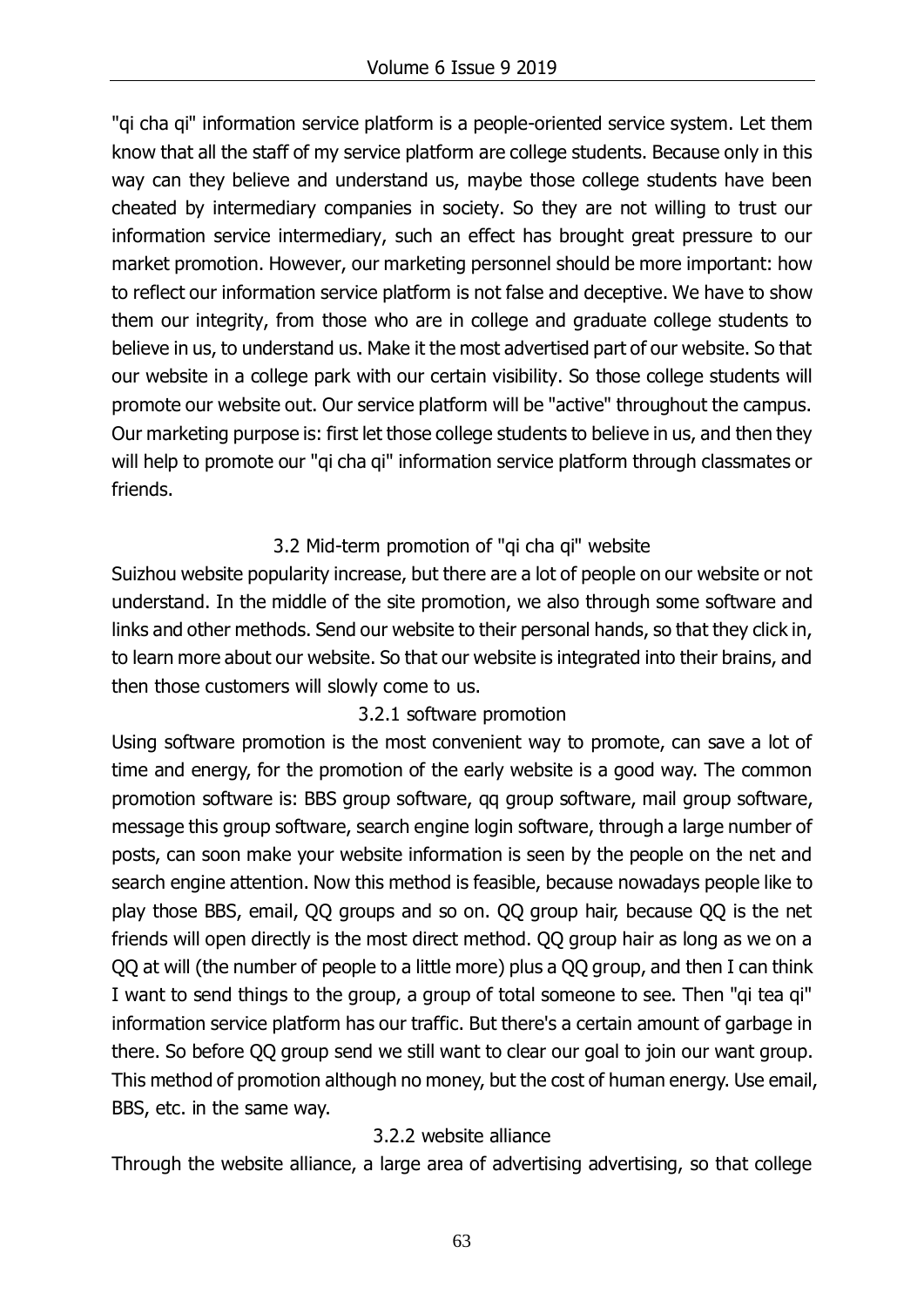students (Internet users) click, according to the effective click amount to record fees. Although this way is simple, but is the industry recognized as an effective way to promote. In today's online society, information service platforms such as qi cha qi information service platform have many well-known websites on the Internet. 58.com has a high reputation in the online society. As long as I join the alliance with 58.com, more and more people will know about our website. We're going to talk to 58.com: we're going to put the qichaqi information service in a place on 58.com's home page and hyperlink to it. Then our staff will ask them to discuss the cost.

#### 3.2.3 BBS weibo promotion

Now all walks of life are fiercely competitive "mess", every aspect of life can feel. BBS promotion here is definitely not in BBS a version of paste advertising, nor is the site address added in the signature and then crazy refresh, that is both consuming energy and the effect is not necessarily good. Nowadays, people in this online society prefer to play weibo or BBS. But they play BBS and micro blog have a disadvantage, they all put their own things happened today through micro blog or blog published. As long as our staff are looking at their computers every day to catch their posts about the quality of job hunting. We can contact them through weibo or blog. It takes a lot of effort, but it works. It's not like the market people are blowing and raining every day in the market. This method has a wide range and high probability.

## 3.2.4 index engine promotion

Search engine promotion is a marketing method to achieve high ranking in search engine results pages through search engine optimization, search engine ranking and research on the popularity and relevance of keywords. Search engine optimization is crucial to the ranking of a web site, because search engines collect information from crawlers (or spiders) and use complex algorithms (search engines have different algorithms and ranking methods) to determine the relevance and ranking of a web page for a particular search term. When customers search for relevant products or services in search engines, pages optimized by professional search engines can often achieve high rankings.

## **4. Late promotion of "qi cha qi" website**

Website in the market has a certain position, we want to cooperate with newspapers and periodicals. Let them bring us the accurate comparison of customers. With the rapid development of the Internet, there are more and more such websites. So we have to build our brand, so that more customers to understand us.

#### 4.1 Periodical promotion

Our primary market is college students. Not every university has its own weekly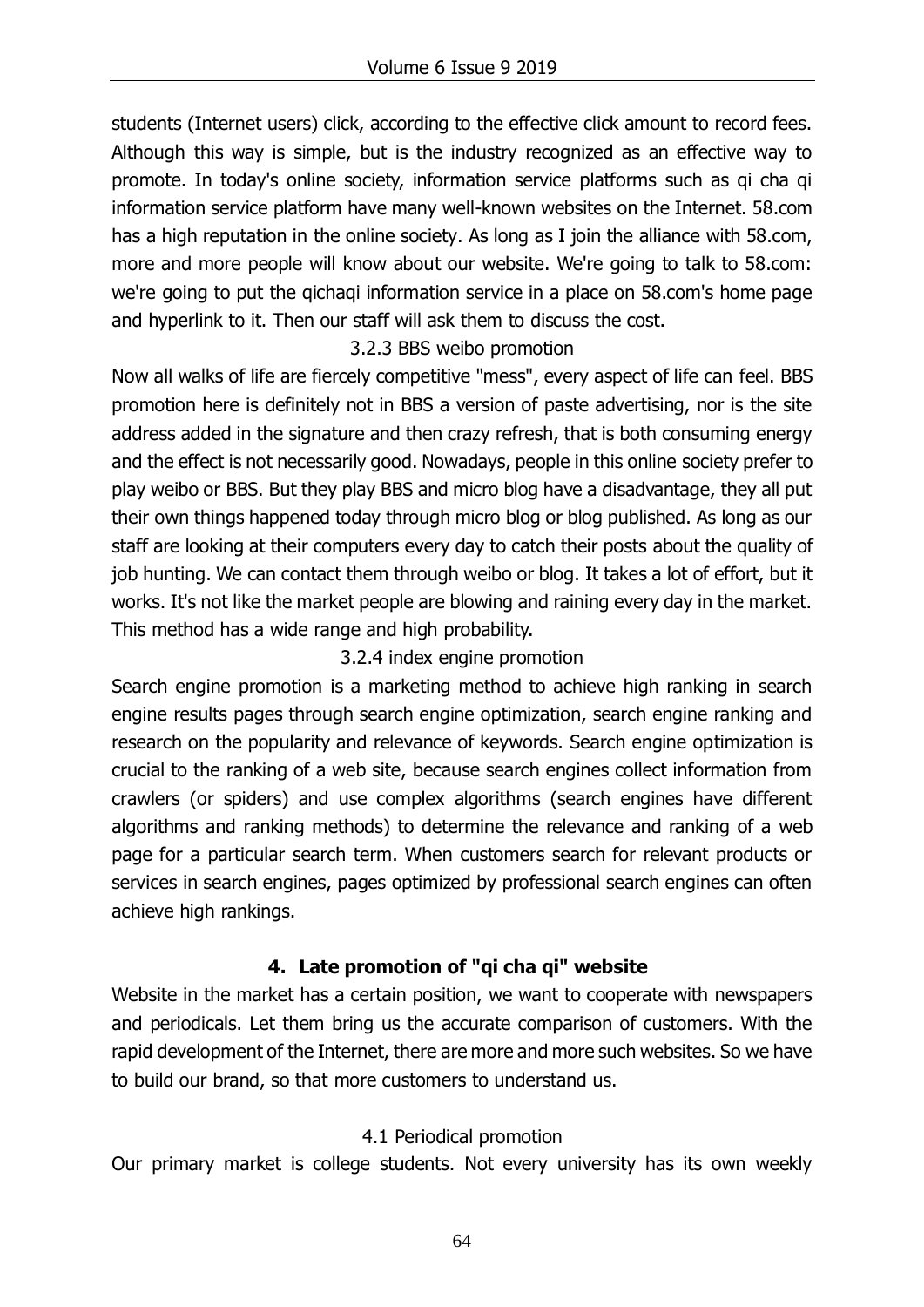periodical. And these periodicals are the hair of each dormitory, and the scope of viewing is very wide. Watching the crowd is more suitable for us and I want to market the crowd. Compared with written promotional materials, it can convey information by sound, video, pictures, animation and other ways. The medium of periodicals is completely market-oriented and student-oriented, fashionable and exquisite, with strong visual impact. But the periodical has the fast release target market accuracy, the periodical has the interactive strong easy to carry. Have a big impact on our target audience. The cost of the journal is still a bit high, but the target population is still more accurate.

#### 4.2 Promotion of VIP members

Mainly through a series of means for potential users of marketing promotion, in order to increase the number of website members. 58.com, for example, has several websites with different domain names. How to convert traffic between these websites and how to make users interact with different channels of the website are the focus of VIP customers. We interact with users through sites like ours. Increase the number of members of our website through such people.

#### 4.3 Brand promotion

Brand Promotion refers to a series of activities in which an enterprise builds its own Brand image and product image to be widely recognized by consumers. Brand promotion has two important tasks, one is to establish a good corporate and brand image, improve brand awareness, reputation and characteristics; The second is to eventually have the corresponding brand name information sales. The brand has been divided into four stages of development in different periods: introduction, growth, heyday and decline. The proposal of these four stages will have a lot of practical significance for the brand promotion of enterprises. Currently is the economic era of mutual attention, brand promotion must be promoted in the network in order to quickly and effectively improve brand awareness and reputation. Brand is the visibility of a company, as long as the company put their own brand their visibility do loud, then our customers will believe us. However, our company has a foothold in the campus and the market.

#### **5. The conclusion**

The long-term strategic goal of information service platform is not limited to college students, but the whole society. As we all know, in the past, when we wanted to sell something, we often sold it on the market, which is an old method. We have entered the 21st century, that is, we have entered the Internet age. The former mode of